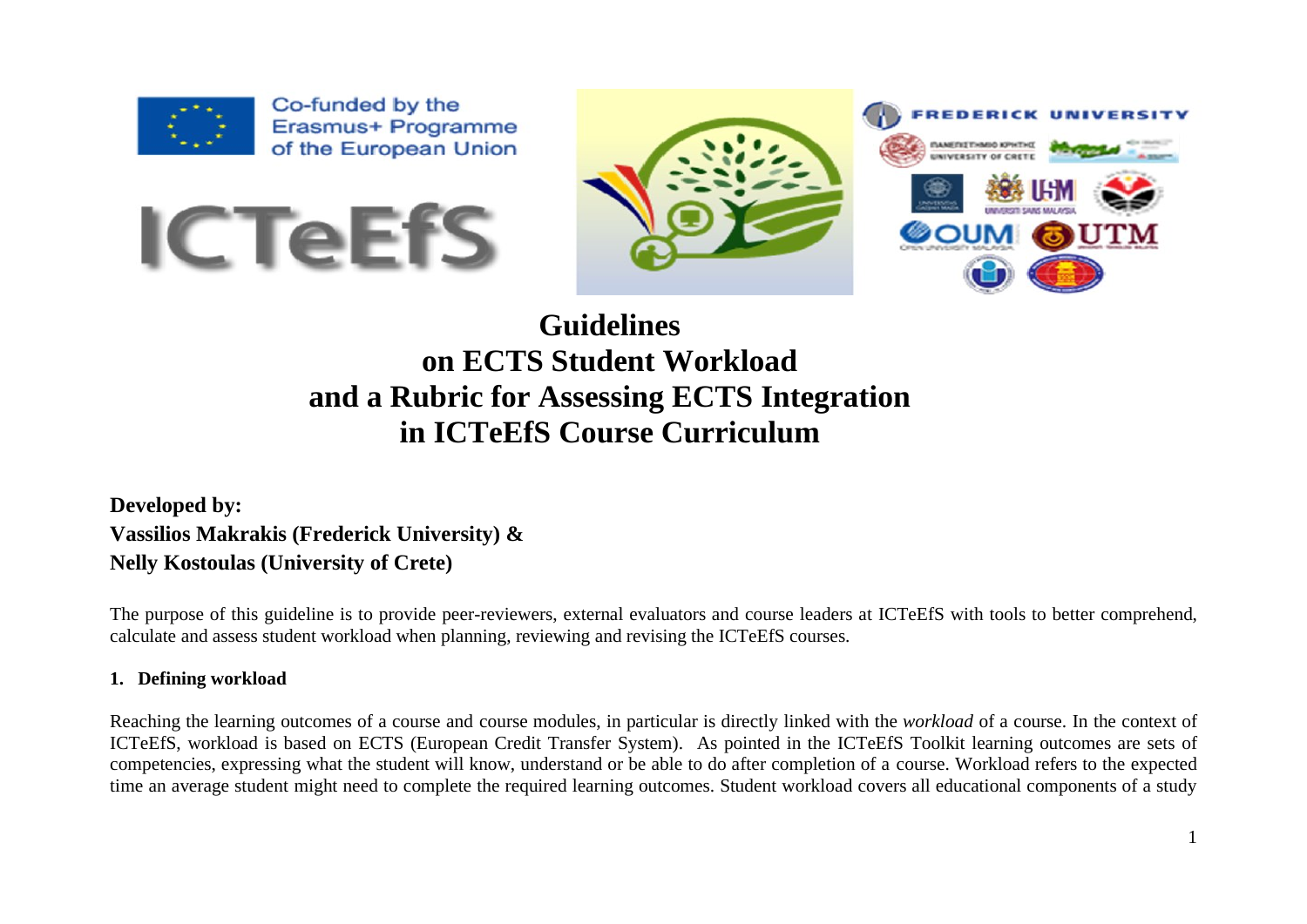programme such as attending lectures, face-to-face and/or online, seminars, reflections, work placements, dissertations, projects, laboratory work, self-study and examinations. Thus, student workload covers all aspects of learning and is not related solely to formal teaching hours. Each of the four ICTeEfS full-tine academic semesters consists of 30 ECTS. Each ECTS credit stands from 25 to 30 working hours. In a full-time study year,60 ECTS credits, that is 30 credits each semester. It is critical that all involved in course curriculum development and evaluation as well as teaching are expected to develop a good understanding of what the workload for a particular study programme or unit/module may entail and to relate this workload to the learning outcomes to be achieved as a whole and individualy, in the course modules.

#### **2. Defining ECTS and its importance**

ECTS is a student-centred approach of describing learning by allocating credits to learning conponents in line with learning objectives and learmning outcomes, based on the workload of the average learner. The allocation of ECTS credits is based on the official length of a study programme cycle. In the case of the MSc in ICTeEfS, the total workload necessary to obtain the MSc degree lasts four semesters for full-time students and consists of 90 credits for course work and 30 credits for writing the thesis, making the total 120 credits. In case of the Professional Master degree applied in Egypt that runs in parallel with the research-oriented degree, students are to take only the courses equivalent to 120 ECTS. Thus, a 10 ECTS credit course amounts 250 to 300 hours student work. The implementation of ECTS is very important, not only for students and instructors, but also for employers as it provides a good and transparent measurement of the student work. Usually, employers require detailed information about the qualification and the student and the results achieved. Verified through ECTS Transcripts and the Diploma Supplement becomes a critical instrument for reflecting the learning outcomes entailed in a study programme leading to a qualification degree.

#### **3. Calculating workload**

Calculating workload is a critical learning process in understanding the real learning achievements. To ensure students that are in track of their learning, it is important to list up all activities involved in the course modules in line with the learning outcomes in each module. However, it is woty pointing out that credits are a relative concept and do not express the quality of the academic achievements, but credits express more the quantity of work. The quality of a student's work is assessed through the complation of the learning activities and the outcome is expressed through grades. Calculating the student workload for the whole course components, not only for the teaching hours, is very critical and requires much attention. First, it is essential to identify the learning components that a course consists of, second, to weight each component in line with the learning objectives and outcomes, in total and separately for each course module. Each component should therefore include enough time for deep learning than surface learning. Students should have time to understand the underlying principles, to integrate the learning with previously acquired knowledge and to get a holistic view on the subject. Insufficient time for the course modules components may lead to *surface* learning where students focus on memorizing facts and data. Both the example presented and the rubric provide good means for ensuring proper and effective allocation of the workload.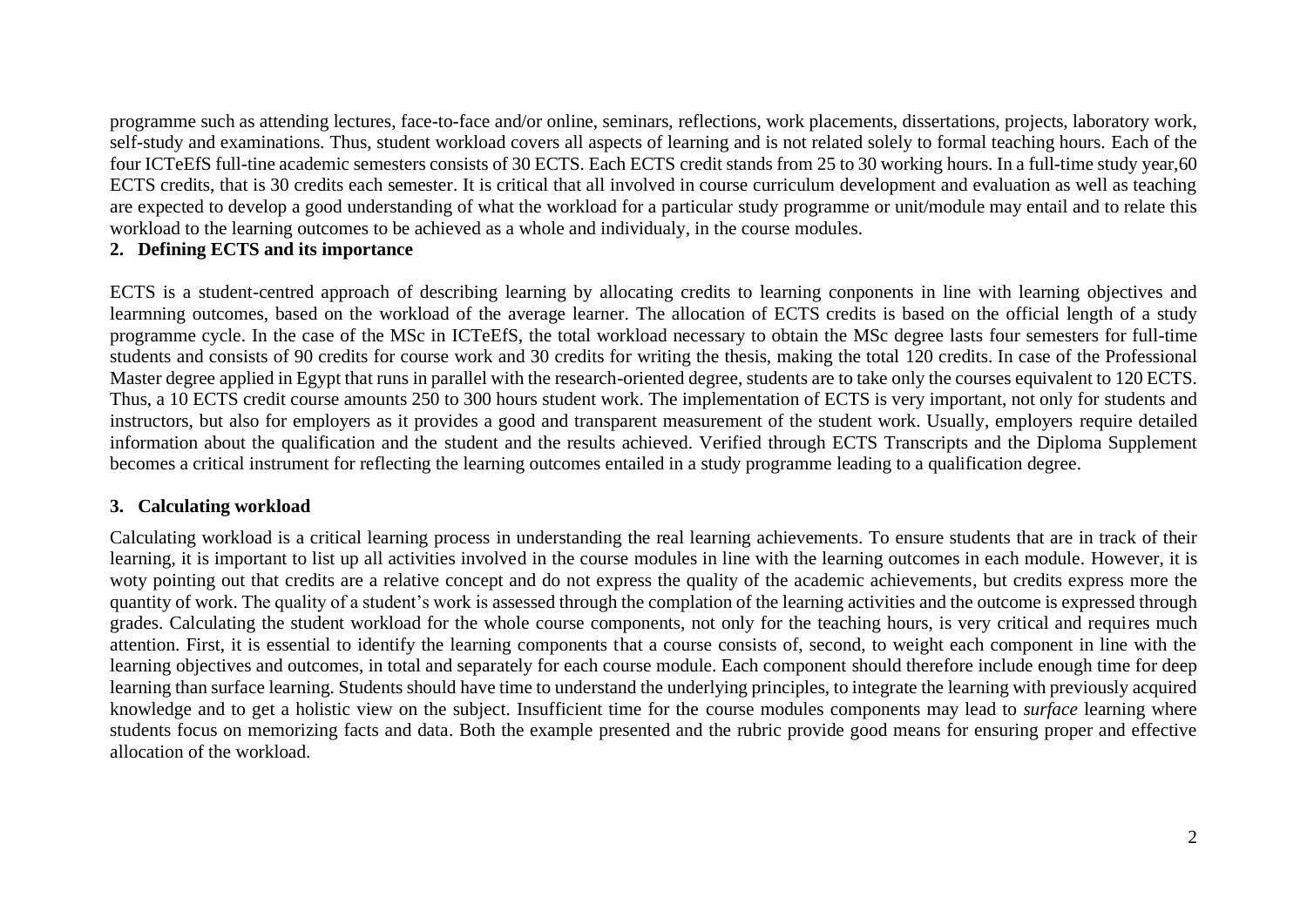#### **4. An example**

The table below shows the workload calculation for a typical 10 ECTS ICTeEfS course. The calculation method used in the table is based on the whole course and in each course module. The workload is divided into a series of learning components, each involving an estimated number of hours of work (time factor). The total workload should match the learning hours indicated by the credit value of the course and be consistent with the rubric, presented in Table 2.

| <b>Learning Components</b>          | N <sub>0</sub> | <b>Time</b>      | Workload | <b>Course Modules</b> |    |                |                | Workload                 |                |     |
|-------------------------------------|----------------|------------------|----------|-----------------------|----|----------------|----------------|--------------------------|----------------|-----|
|                                     |                | <b>Factor</b>    |          | 1                     | 2  | 3              | 4              | 5                        | 6              |     |
| Lectures (face-to-face)             | 10             | 3                | 30       | 3                     | 3  | 6              | 6              | 6                        | 6              | 30  |
| Online                              | $\overline{4}$ | 3                | 12       | 3                     |    | $\overline{4}$ | $\overline{2}$ | $\overline{a}$           | 3              | 12  |
| Lab work                            | 6              | 2                | 12       | $\overline{2}$        | 4  |                | $\overline{2}$ | $\overline{2}$           | $\overline{2}$ | 12  |
| Reading articles (3 pages per hour) | 200            | 0,3              | 60       | $\overline{7}$        | 8  | 10             | 10             | 12                       | 13             | 60  |
| Reading book chapters (5 per/h)     | 150            | 0.2              | 30       | 4                     | 5  | 6              | 5              | 5                        | 5              | 30  |
| Preparing course activities         | 6              | $15 \text{ (M)}$ | 75       | 11                    | 20 | 14             | 30             | $\overline{\phantom{a}}$ |                | 75  |
| Project work                        | 1              | 20               | 20       |                       |    |                |                | 5                        | 15             | 20  |
| Preparation for exam                | $\mathbf{I}$   | 50               | 50       |                       |    |                |                | 20                       | 30             | 50  |
| Writing the exam                    |                | 3                | 3        |                       |    |                |                |                          | 3              | 3   |
| <b>Total</b>                        |                |                  | 292      | 30                    | 40 | 40             | 55             | 50                       | 77             | 292 |

**Table 1: An Example of a 10 ECTS Workload Allocation**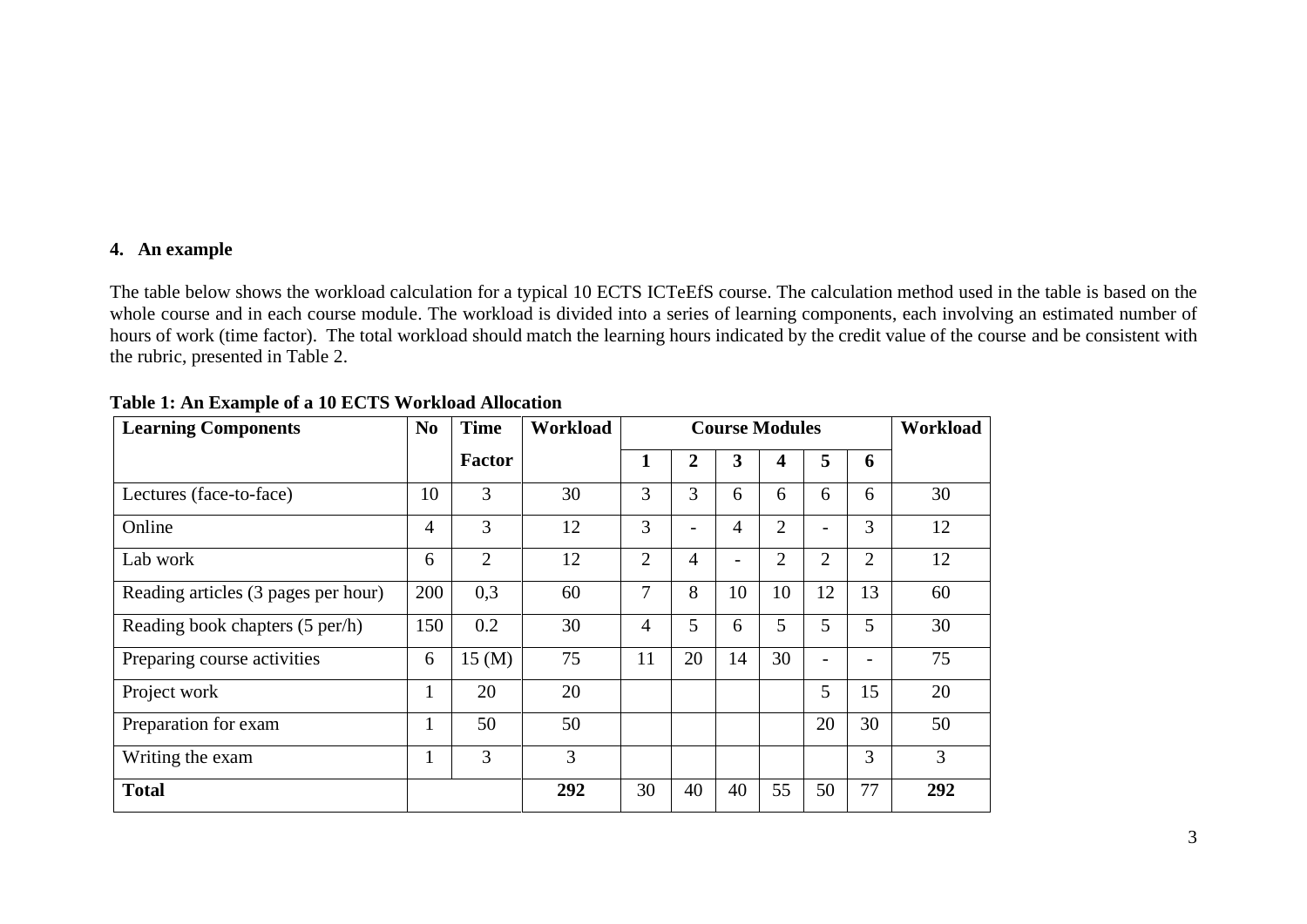| <b>Name of University:</b>                                                                                               | <b>Title of Course:</b>         |                             |                               |                           |       |
|--------------------------------------------------------------------------------------------------------------------------|---------------------------------|-----------------------------|-------------------------------|---------------------------|-------|
| <b>Name of evaluator:</b>                                                                                                |                                 |                             |                               |                           |       |
| <b>ECTS/Workload</b>                                                                                                     | <b>Strong Impact (4 points)</b> | Good Impact (3 points)      | <b>Some Impact (2 points)</b> | <b>Minimal Impact (1)</b> | Grade |
| <b>Integration Assessment</b>                                                                                            |                                 |                             |                               | point)                    |       |
| <b>Domains</b>                                                                                                           |                                 |                             |                               |                           |       |
|                                                                                                                          | The allocation of student       | The allocation of student   | The allocation of student     | The allocation of         |       |
| <b>Alignment</b>                                                                                                         | workload matches up well        | workload matches up         | workload does not             | student workload does     |       |
|                                                                                                                          | with learning objectives,       | mostly with learning        | match up well with            | not match up with         |       |
|                                                                                                                          | outcomes, so students           | objectives, outcomes, so    | learning objectives,          | learning objectives,      |       |
|                                                                                                                          | learn what they intend to       | students learn what they    | outcomes, so students         | outcomes, so students     |       |
|                                                                                                                          | learn accurately.               | intend to learn accurately. | learn what they intend to     | learn what they intend    |       |
|                                                                                                                          |                                 |                             | learn accurately.             | to learn accurately.      |       |
| <b>Critical comments: Provide</b>                                                                                        |                                 |                             |                               |                           |       |
| your constructive and                                                                                                    |                                 |                             |                               |                           |       |
| critical comments aiming to                                                                                              |                                 |                             |                               |                           |       |
| <i>improve the activity</i>                                                                                              |                                 |                             |                               |                           |       |
|                                                                                                                          | There is strong evidence        | There is not so strong      | There is weak evidence        | There is no evidence      |       |
| <b>Balance</b>                                                                                                           | that the distribution of the    | evidence that the           | that the distribution of      | that the distribution of  |       |
|                                                                                                                          | working hours is done           | distribution of the         | the working hours is          | the working hours is      |       |
|                                                                                                                          | appropriately between the       | working hours is done       | done appropriately            | done appropriately        |       |
|                                                                                                                          | course modules.                 | appropriately between the   | between the course            | between the course        |       |
|                                                                                                                          |                                 | course modules.             | modules.                      | modules.                  |       |
| <b>Critical comments: Provide</b><br>your constructive and<br>critical comments aiming to<br><i>improve the activity</i> |                                 |                             |                               |                           |       |

## **Table 2: ECTS Assessment Rubric**